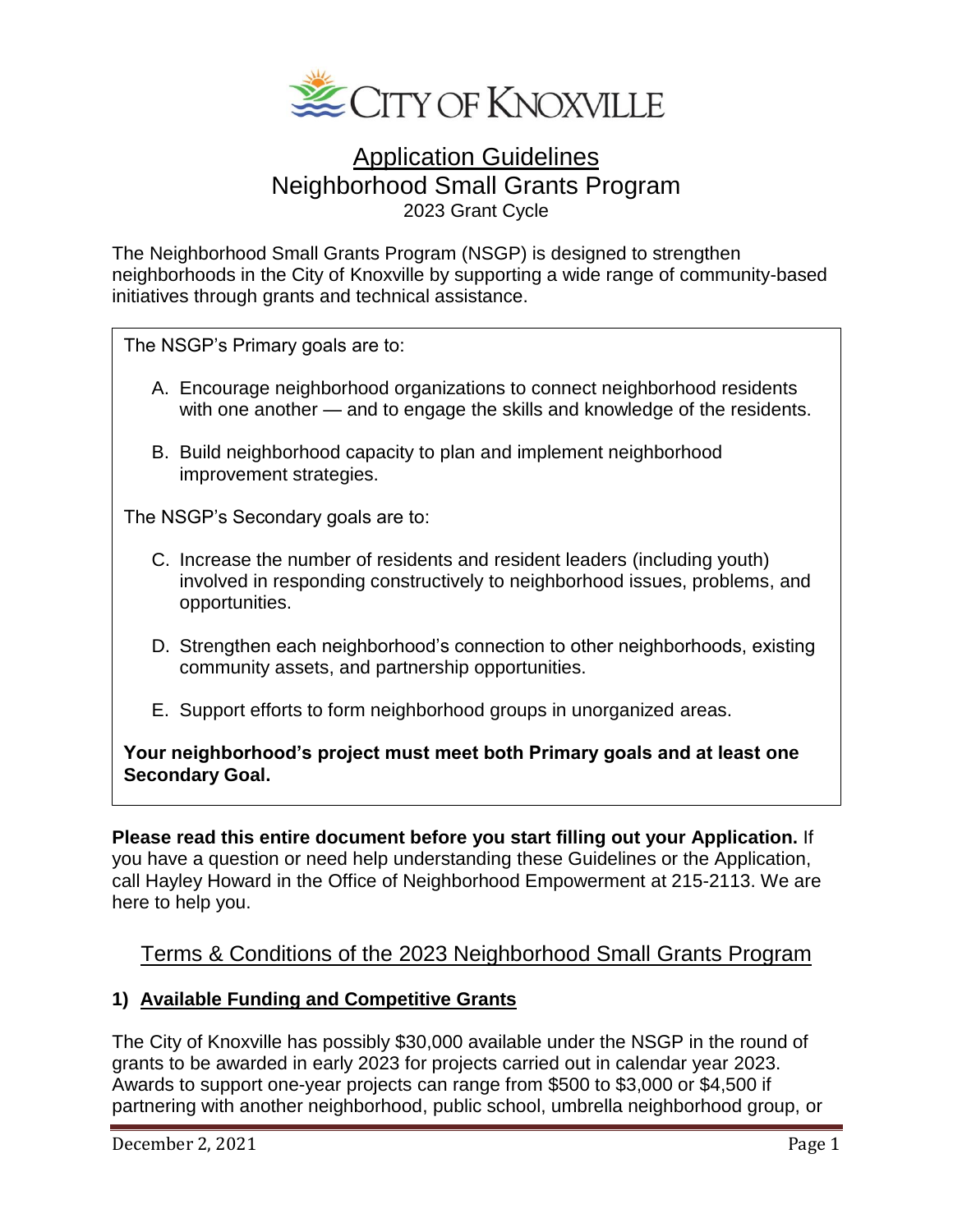#### non-profit. **This is a competitive process. Some applications may not be funded, and some may be only partially funded.**

Funds received from NSGP must be matched on a dollar-for-dollar basis or equivalent with the value of donated goods and services, the value of volunteer labor, and money pledged from non-City-of-Knoxville sources. At least one third of the match must be in the form of volunteer labor provided by residents of the neighborhood. However, **all** of the match can come from volunteer labor provided by the residents. See Page 5 for details.

## **2) Pre-Application Workshop**

Neighborhood groups wishing to apply **must** send a representative to ONE of three preapplication workshops on *Saturday, Apr. 23; Tuesday, Apr. 26; OR Wednesday, May 4*. If a neighborhood representative absolutely cannot attend any workshop, please call Hayley Howard at 215-2113.

Even if your group is doubtful you will apply, send someone to one of the workshops anyway. It could help you learn how to apply in the future or it could ensure that you have met this requirement to preserve your right to apply in this 2023 round.

## **3) Deadline for Applications**

Applications submitted via mail, email, or in person must be received no later than 4:30 p.m. Monday, July 25, 2022. No applications will be accepted beyond this deadline. **If you wish to have someone in the Office of Neighborhood Empowerment review your application for completeness, please do so by having your application to the office no later than 4:30 p.m. on Monday, July 11.** Applications received between Tuesday, July 12, and Friday, July 24, are NOT guaranteed a review. Any applications that come in on July 25, that do not have all of the correct paperwork, will not move on to the Grant Committee unless documented on Page 1 of the application. Even then, depending on what documentation is missing, your neighborhood's application might not proceed to the Grant Committee. Late applications will not be accepted. No applications by fax, please. See Page 2 of the Application for details.

## **4) Who can apply?**

- 1. Neighborhood groups that received funding under the previous rounds are eligible to apply in this 2023 round if their projects will be more than half way completed by January of 2023.
- 2. Applicants must be resident-led, resident-controlled, democratically run neighborhood groups serving neighborhoods in the City of Knoxville.
	- *Neighborhood groups can include neighborhood associations, homeowners associations, tenant associations and neighborhood watch groups.*
	- In the case of neighborhoods that are only partly in the city, more than *50% of the housing units must be located inside city limits.*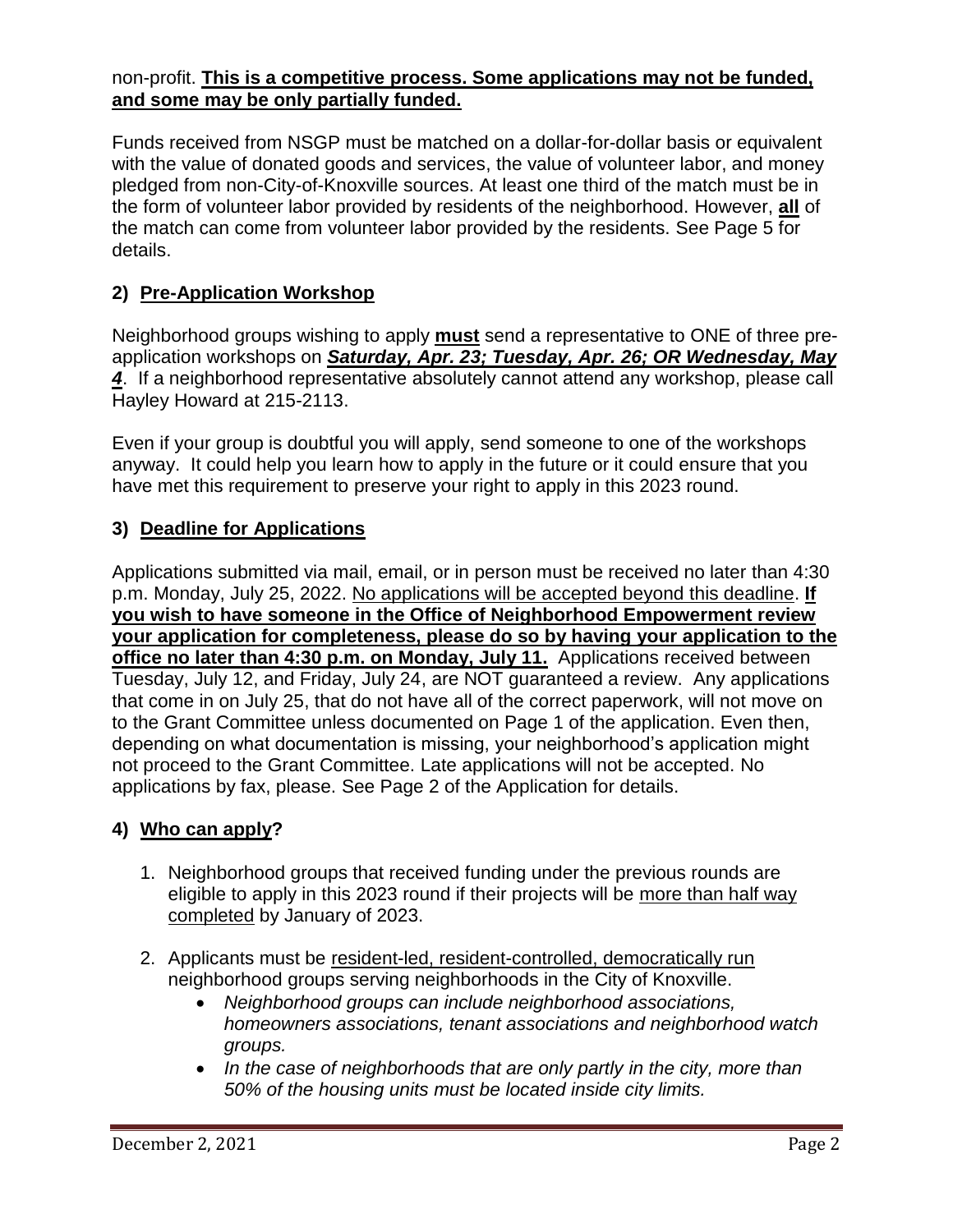- *Umbrella organizations that are made up of and controlled by member City neighborhood groups are also eligible to apply.*
- 3. A group must conduct a regular election process to select leaders, and this process must be included in the group's bylaws, with meeting minutes, or otherwise available in written form. (Groups without written rules can submit a statement explaining how they are working toward this goal.)
- 4. A group must have a defined geographic boundary, hold regular meetings as defined in the organization's bylaws, maintain meeting minutes, and be registered with the Office of Neighborhood Empowerment.
- 5. A group cannot discriminate on the basis of race, creed, color, religion, sex, age, national origin, or disability when carrying out any aspect of the funded project.
- 6. To receive funding, a neighborhood group must be a nonprofit organization with tax-exempt 501(c)(3) status **OR** have made arrangements for a Fiscal Sponsor. (See Fiscal Sponsor section on next page.)
- 7. **Checking Account**: To receive funding directly from the City or through the cityprovided Fiscal Sponsor (the East Tennessee Community Design Center), a neighborhood group must have a checking account prior to receiving the first check. However, if you use your own Fiscal Sponsor, you may not need a checking account depending on how your Fiscal Sponsor handles your receipts and invoices. **It is not necessary to possess a checking account at the time you submit a NSGP application.**

## **5) Ineligible Organizations**

Groups that are *not* eligible to apply include schools, city-wide organizations, healthcare facilities, religious institutions and organizations, political groups, governmental agencies and nonprofit organizations that are not resident-based.

However, neighborhood groups may partner with other organizations that would otherwise be ineligible, such as youth service organizations to receive up to \$4,500.

Startup groups should ask about ONE's Micro Grants Program.

## **6) Timeline**

| Pre-Application Workshop A  | 1:30 p.m. Saturday, April 23, 2022 |
|-----------------------------|------------------------------------|
| Pre-Application Workshop B  | 6 p.m. Tuesday, April 26, 2022     |
| Pre-Application Workshop C  | 6 p.m. Wednesday, May 4, 2022      |
| Deadline for Review         | 4:30 p.m. Monday, July 11, 2022    |
| <b>Application Deadline</b> | 4:30 p.m. Monday, July 25, 2022    |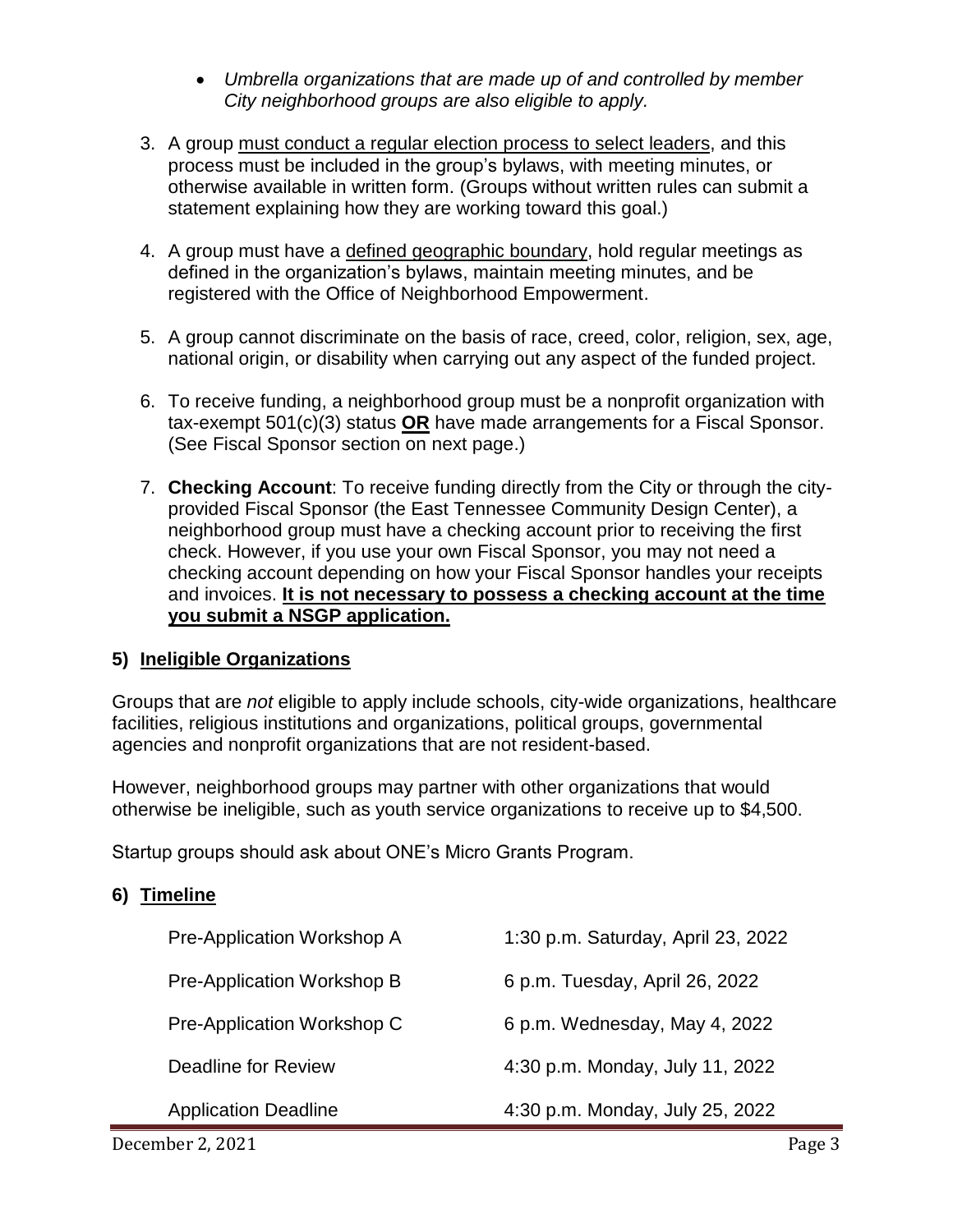Site Visits **Aug/Sept 2022** Recommendations Announced<br>
Early October 2022 Contracts Prepared & Signed November 2022 Funds Distributed January 2023

End Date for Projects December 31, 2023

City Council Approval Late October/Early November 2022

First Project Report Due Mid-way through grant cycle

Final Project Report due no later than January 31, 2024

## **Extensions must be requested in writing (email is fine).**

## **7) Fiscal Sponsorship**

NSGP grants can be made only to tax-exempt organizations with 501(c)(3) status.

- If a neighborhood group has a 501(c)(3) determination letter from and is in good standing with the Internal Revenue Service (IRS), that group can receive funding directly from the City. **A W-9 form will be requested if the City does not already have one from your organization.**
- Neighborhood organizations without such tax-exempt status and that includes most neighborhood groups — can receive NSGP support by partnering with a tax-exempt organization willing to serve as the organization's fiscal sponsor. Funds are dispersed to that sponsor, which then provides the funds to the neighborhood group.

## *Please Note: By law, churches and other religious organizations may not serve as fiscal sponsors for taxpayer-funded grants.*

You may partner with a fiscal sponsor of your choosing. If you have no fiscal sponsor, the East Tennessee Community Design Center, partnering with the City of Knoxville, will provide that service to you. If you choose East Tennessee Community Design Center, we will set this up for you. *You will need to allocate \$100.00 of your grant funds to pay ETCDC*. This needs to be listed in the budget and expenditures. If you wish to choose a different fiscal sponsor, you will be responsible for setting this up on your own.

## **8) Project Examples**

Here are some project ideas. These are only examples. We encourage creativity in developing a project that addresses a need or opportunity in your neighborhood.

**Neighborhood Improvement & Placemaking** — Physical improvements to public areas, such as landscaping, design, and development of neighborhood parks; neighborhood clean-up and beautification projects; establishment of community gardens; design and installation of neighborhood signs; and development of projects which address issues of neighborhood blight are all possibilities.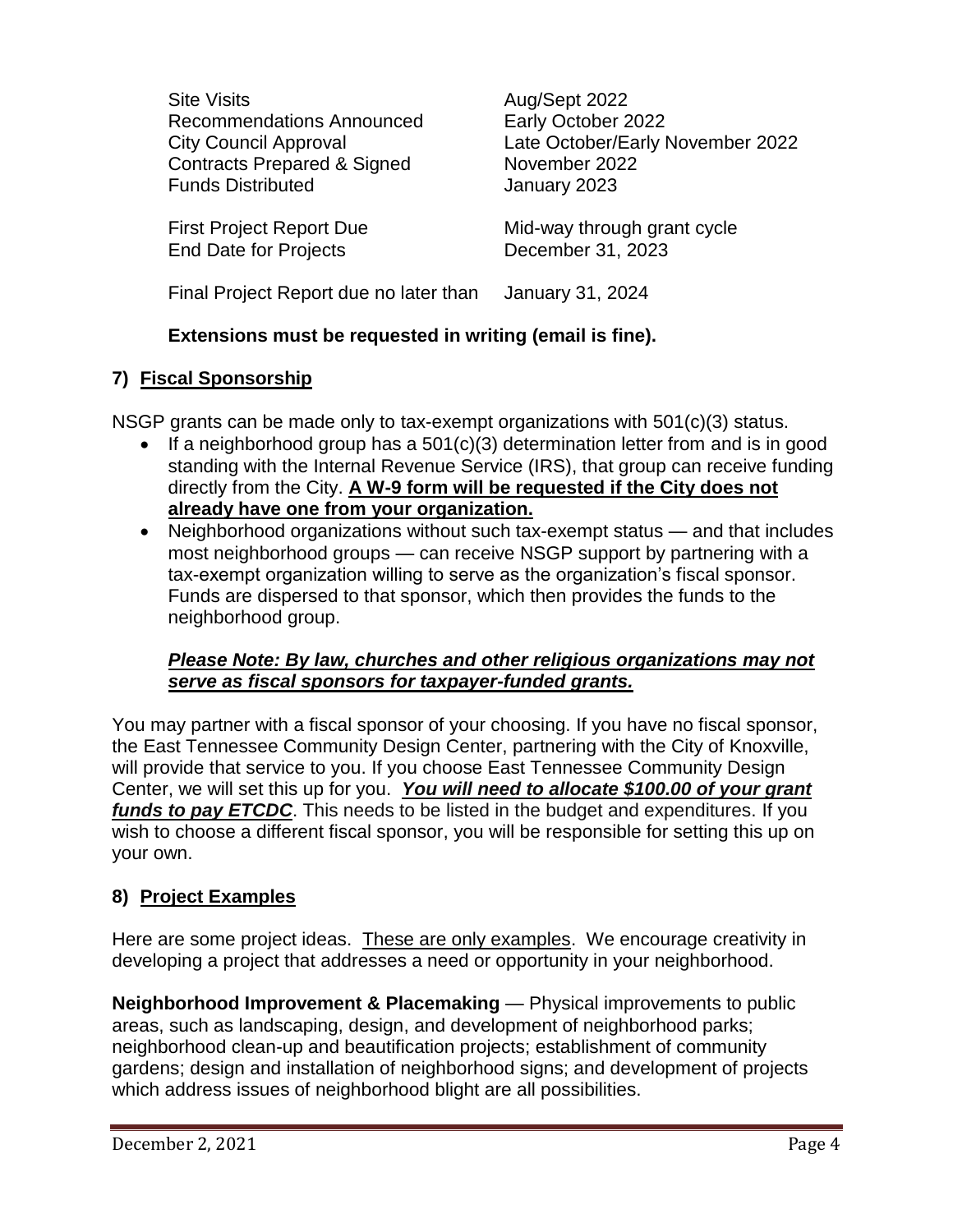**Crime and Public Safety** — Projects which reduce crime and increase public safety, such as establishment of a neighborhood watch program; creative alley lighting; National Night Out activities; and crime prevention, fire safety, Neighborhood Traffic Safety Program Education Component, and emergency preparedness programs (including First Aid, CPR and Ham Radio training).

**Organizational Development** — Projects which increase the effectiveness and improve operations of existing neighborhood organizations, such as establishment or continuation of a neighborhood newsletter or fliers; publication of neighborhood directories or brochures; leadership or board training; membership recruitment campaigns; meeting notice signs; attendance at neighborhood conferences; and inventory of neighborhood skills and talents.

**Recreational, Educational, and Cultural Activities** — Projects which bring neighborhood residents together for enjoyment and self-improvement, such as neighborhood festivals or other neighborhood-wide events; after-school or summer enrichment programs for youth; programs for senior citizens; and projects for gathering/recording neighborhood histories.

# **9) Matching Contributions**

Funds awarded under the Neighborhood Small Grants Program must be matched on a dollar-for-dollar basis by the total value of volunteer labor, donated goods and services, and any non-NSGP cash income dedicated to the funded project. The total of your matching contributions **must equal or exceed** the amount requested from NSGP.

Volunteer labor can be calculated at \$15 per hour. Neighborhood groups are **required** to maintain a log of volunteer hours, **using our form**, in order to keep track of your time investment, and this log must be submitted along with Mid-Project and Close-Out reports.

The NSGP encourages **a high level of neighbor participation**, and therefore at least one third of the match must be in the form of volunteer labor provided by *at least three residents (the more, the better)* in support of the proposed project at the \$15/hour rate. **All of the match can be in the form of volunteer labor.**

Funds from other City of Knoxville sources, such as City Council 202 funds, can be used in an NSGP-funded project, but they cannot be used for the match. This is to encourage groups to gain independence by developing their own fund-raising projects and non-city sources of funding.

## **10) How Funds Can Be Used**

Here are examples of items that funds can be used for:

- Supplies and materials to benefit the group as a whole
- Equipment that will be used again or that can be shared with other groups
- Printing and copying
- Postage can include postage for first issue of a start-up or revived newsletter (maximum of one mailing per grant cycle)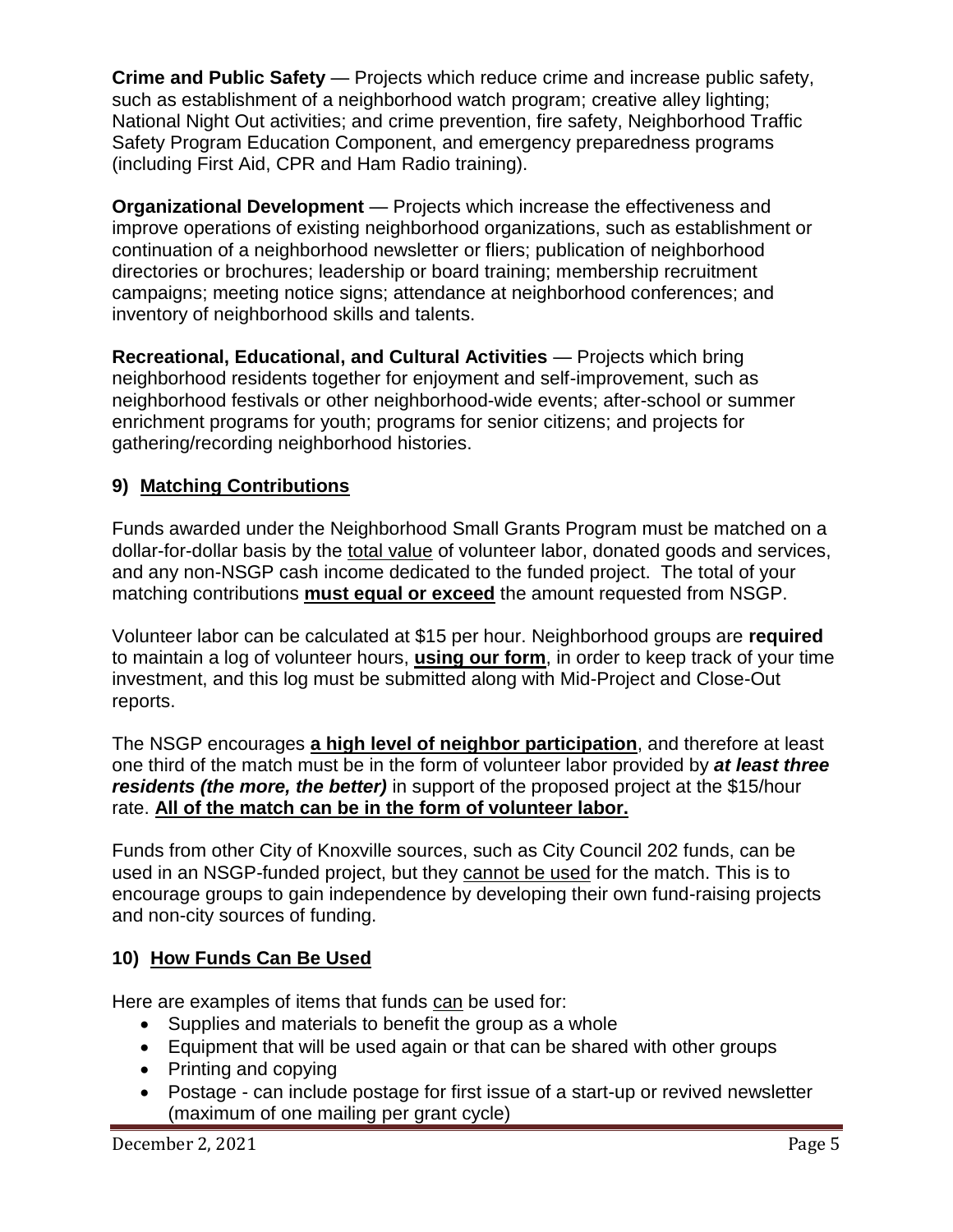- Disaster preparedness items deployed for the benefit of the entire neighborhood
- Consultant fees
- Permit fees
- Equipment rental
- Food and non-alcoholic drinks (Having potlucks can add to the group's matching contributions either by a dollar amount or time.)
- Project expenses incurred after City Council approves the grant contracts and before the first grant check is issued
- NTSP educational supplies
- Activities for Healthy Knoxville programming
- Activities for Community Wildlife Habitats programming

*When you create a project budget, determine the actual cost of items you need to purchase and then think resourcefully how to obtain those items through borrowing or donations. This will free up funds for other needs or allow you to reduce your grant request.*

## **11) How Funds Cannot Be Used**

Here are examples of items that cannot be paid for by the NSGP grant:

- Costs incurred in preparing the Application
- Direct grants, scholarships, and loans for the sole benefit of specific individuals
- Loans, debt repayment **prior to City Council approval**, emergency funding
- Direct social services provided by social service agencies
- HOA and condo expenses including but not limited to roofs, storm water control, landscaping, private streets, and amenities not available to the general public.

In addition, groups should not view the NSGP as a means for funding the same project or activity year after year. **Funding can be granted for the same project or activity no more than three years in a row, and only if the grant amount is reduced in the second and third years, replaced by other sources.** 

## **12) Fund Distribution, Receipts and Project Reports**

Funds generally will be distributed in one payment for grants of \$1,000 or less, and in two payments for grants exceeding \$1,000. Funds will be authorized for distribution only when a project is ready to proceed.

The Office of Neighborhood Empowerment (ONE) will release money from East Tennessee Community Design Center. If your neighborhood chooses to use them as a fiscal sponsor, **you need to email ONE to have your money released.** Needed in the email will be how much you want (half or all), if all, explain why, and where the check will be mailed.

The ONE will monitor funded projects carefully and will require an **exact** accounting of how **all** funds are spent. The neighborhood organization will have to file two reports. The first, a Mid-Project Report, will be required before the second portion of funds can be received or spent. An End-Project Report will be due within 30 days of the project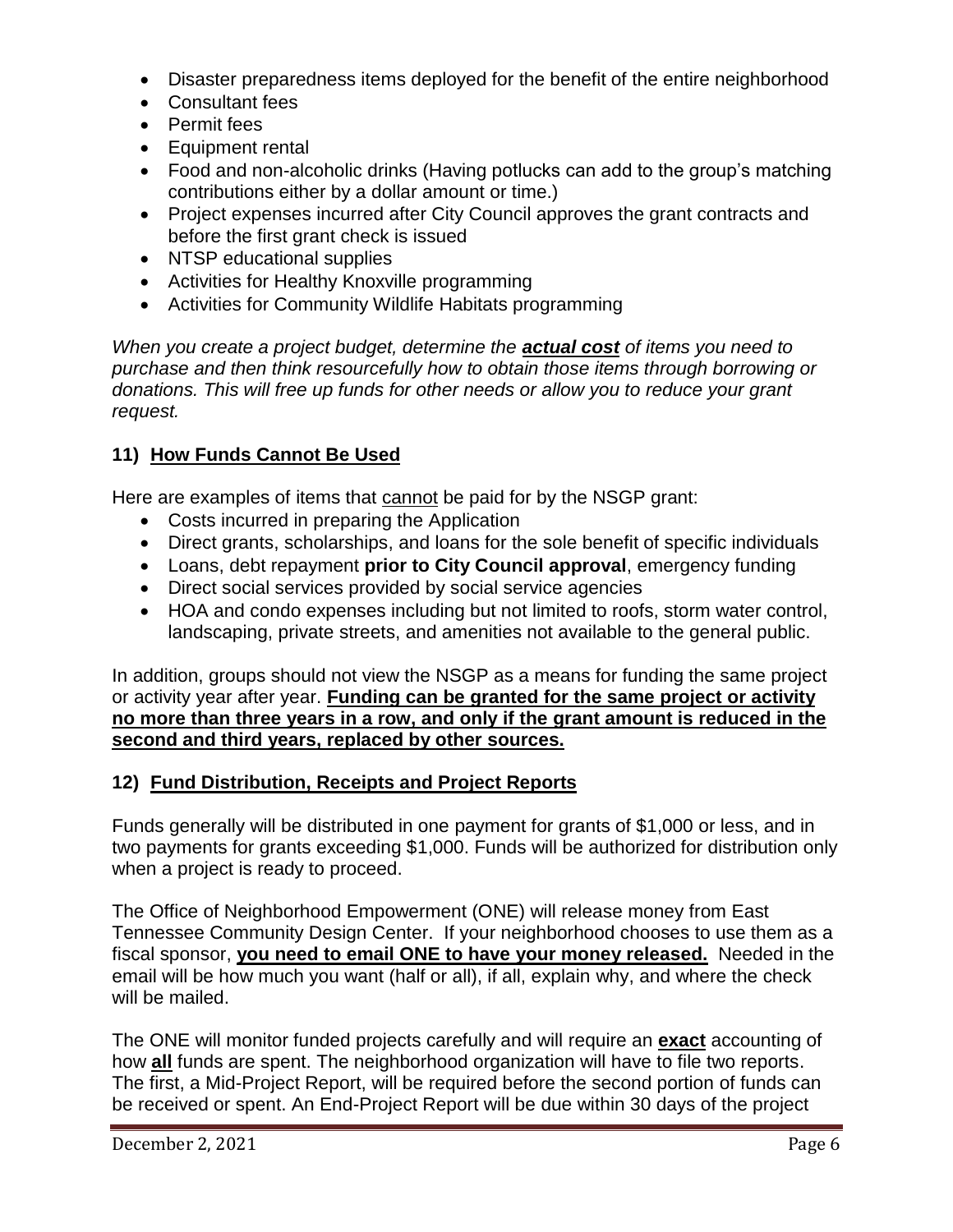completion but no later than January 31, 2024, unless an extension has been requested in writing (email is fine) and approved.

*Both reports must be accompanied by receipts for all expenditures and volunteer logs. Failure to provide these reports and receipts in a timely manner will result in the organization's suspension from future consideration for funding.* 

*Neither applicant organizations nor associated individuals may profit financially from a project funded by the NSGP. Unused NSGP funds must be returned to the City unless project modifications or additions have been approved in writing by the ONE.*

If the group only receives one check, only the End Project Report is needed.

#### **13) Share the Knowledge**

- Funded groups will be encouraged to document your project with photos, videos, and narrative so that it can be posted on the City's website for the benefit of other neighborhoods.
- Project leaders may be invited to participate in future Neighborhood Conferences or standalone workshops to share your project story with others.
- Neighborhood groups should notify the City whenever a funded activity or event is taking place, so that this event can be covered in the weekly newsletter published by the ONE. This is also so that we may attend to support your neighborhood and document your event with photos as well.

#### **14) Other Notes for Applicants**

- a) The maximum NSGP grant for any one organization, application or project is \$3,000, except as specified in item F below.
- b) Only one application per neighborhood organization will be accepted, unless the group partners with another neighborhood or community organization on a separate project.
- c) Two or more neighborhood organizations may partner in a project led by residents of those neighborhoods for a total of \$4,500.
- d) If a neighborhood organization partners with a community-based nonprofit, a support letter from that non-profit **must** be included with the application.
- e) The City will consider providing up to \$4,500 for a single project if the participating neighborhood organization has a proven track record (successfully completed at least one NSGP cycle turning in all documentation on time) and if the organization partners with another neighborhood or nonprofit.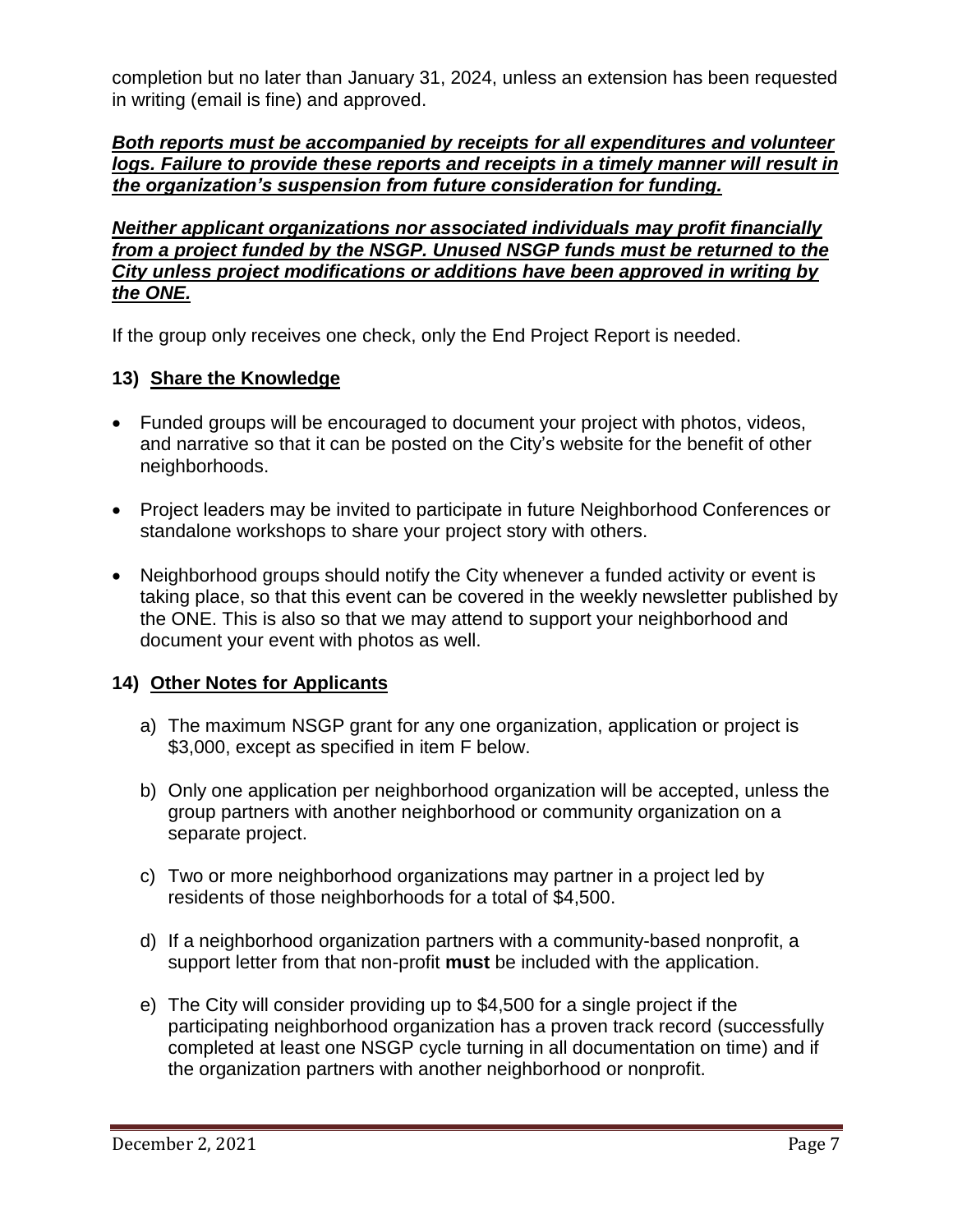- f) The Applicant is responsible for any needed permit fees and approvals that may be required, and these costs should be included in the budget. Applicants who intend to use the East Tennessee Community Design Center as their fiscal sponsor should budget \$100 for ETCDC's fiscal sponsorship fee.
- g) The Applicant is responsible for any needed documentation. A letter of agreement for any work being done on property that is not the property of the organization applying is **required**. (For example: a sign on private property needs a letter of agreement from the owner that they are allowing this to be done and who will maintain it.) Similarly, a letter from the city is **required** on property owned by the city where modifications to city property are being requested.
- h) The Grant Committee (composed of neighborhood leaders and others familiar with the grant-making process) may recommend and the City may require that a grantee agree to certain conditions in order to receive the grant. Examples include revising the budget or timeline, following up on a suggestion to meet with a city department on some aspect of the funded project, and agreeing to take sealed bids for a major purchase.

## **15) Judging Criteria**

When evaluating proposals, the Grant Committee and the City will be looking to fund proposals that possess these characteristics:

- The proposed project emerges from and addresses the unique needs and opportunities of the neighborhood and/or the neighborhood organization.
- The project benefits the neighborhood as a whole.
- The project meets both Primary goals and at least one Secondary goal of the NSGP program. (See Page 1)

In addition, a strong application will propose a project that:

- Is realistic and doable within the organization's capacity (ability).
- Has a well-defined scope and measurable goals.
- Is highly creative.
- Presents a well-thought-out and realistic budget.
- Includes a detailed Project Work Plan and Timeline (who is going to do what when).
- Draws heavily on the skills, knowledge, and labor of neighborhood residents.

All neighborhoods are encouraged to apply for NSGP funding. However, if the total amount of funds requested exceeds available funds, the awards committee may consider giving preference to an otherwise qualified proposal from a low- or moderateincome neighborhood over an otherwise qualified proposal from a high-income neighborhood. This is based on census data.

The City will rely heavily on the insight and advice of an independent citizens committee to evaluate proposals, but the City retains sole discretion to determine the eligibility of applications and whether proposed projects meet the program's guidelines and criteria.